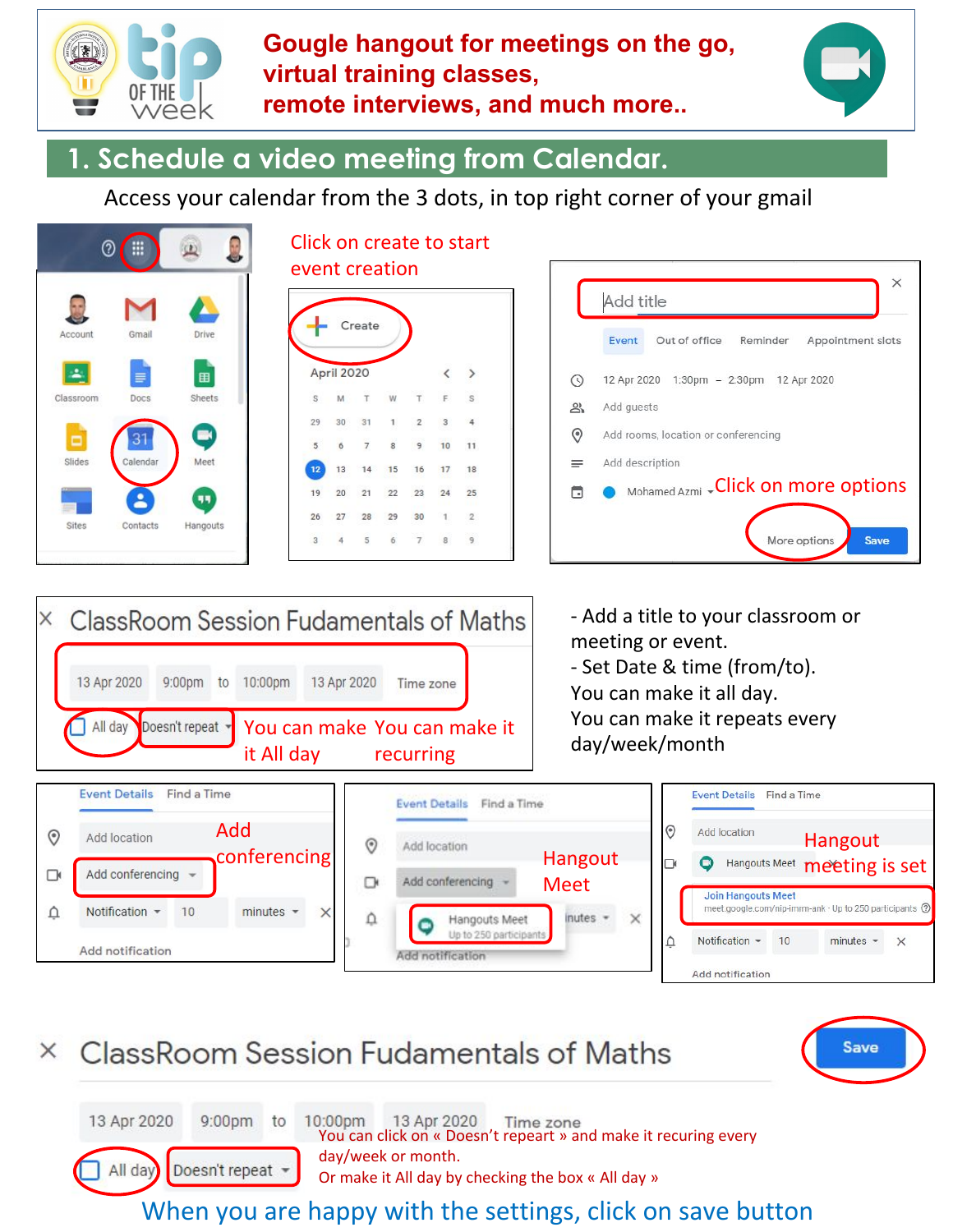# **2. Ask participants to join your video meeting**



- From your calendar go the the event.
- Click on the event (Only one click).

| 6                           | $\pm$<br>⊠<br>$\times$<br>$[11]$                                                               |  |  |  |  |  |  |
|-----------------------------|------------------------------------------------------------------------------------------------|--|--|--|--|--|--|
| 10am Test Cisco Webex<br>Ō  | trea<br>Stro<br>ClassRoom Session Fudamentals of<br>Maths<br>Monday, 13 April + 9:00 - 10:00pm |  |  |  |  |  |  |
| 13<br>9am Class room Sessio | <b>Join Hangouts Meet</b><br>meet.google.com/nip-imrm-ank<br>Copy conference link to clipb     |  |  |  |  |  |  |
| 9pm ClassRoom Sessio        | Join by phone<br>+1 641-954-4981 PIN: 170 327 978#                                             |  |  |  |  |  |  |
|                             | 10 minutes before<br>Ω                                                                         |  |  |  |  |  |  |
| 20                          | Mohamed Azmi<br>□                                                                              |  |  |  |  |  |  |

- You can click on the copy icon to copy conference link to cliopard.

- Paste and send the link by email or you can paste it within classroom assigement for your students to attend the video meeting.

## **3. Date & time of the meeting**

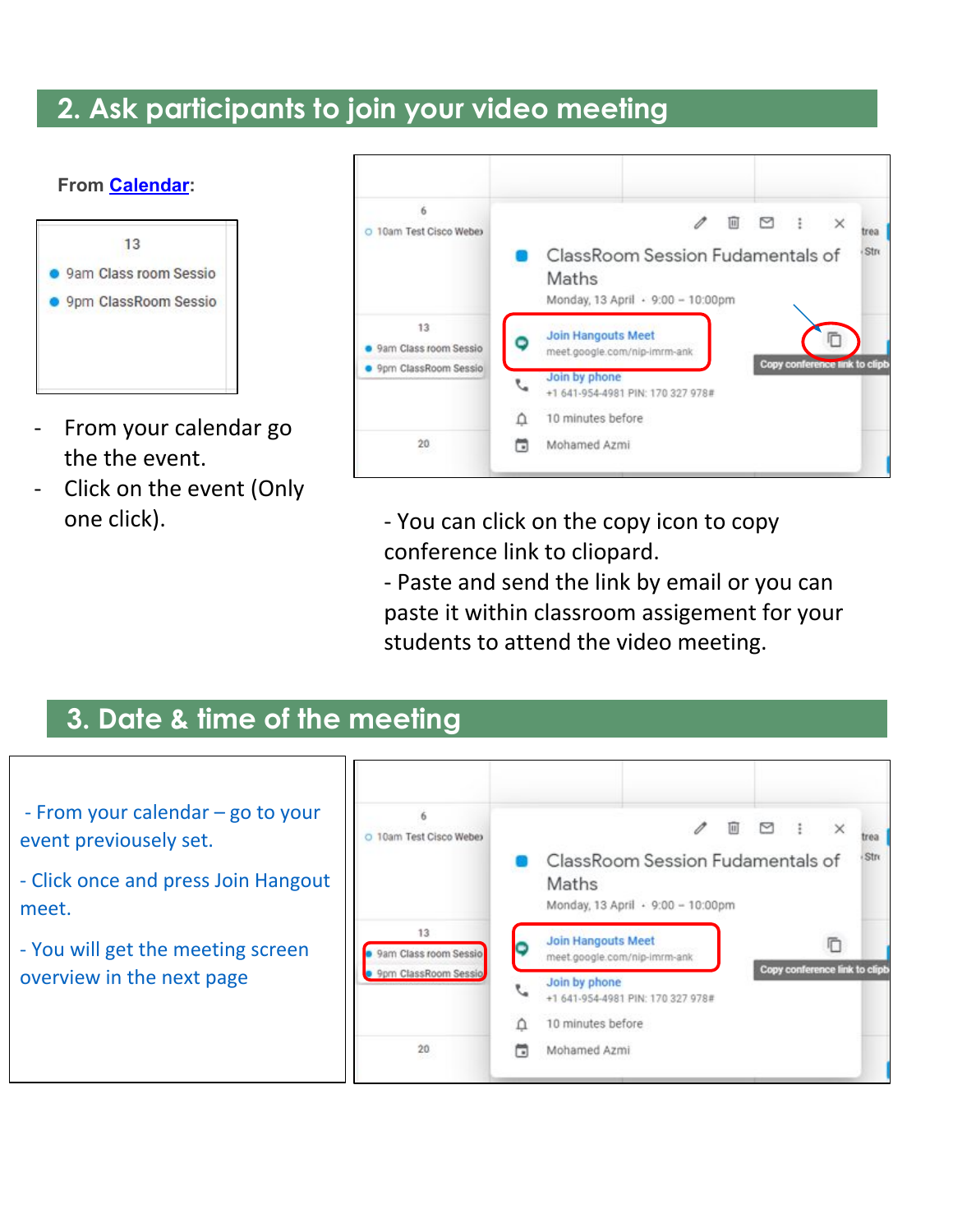

No one else is here Join now T+ Present Other options doin and use a phone for audio

Ready to join?

video call. Present: You open a sharing content/screen without video facility.

For now , i click on join as i 'am intrested in the video interactivity with students,

and i can do sharing later on ..!

Once i click on Join now , i 'am ready to get started .



Student's might be logged in and waiting you, once you're in , you will see them. Student not logged in, you wait until they come into the call, you can send an email reminder or classroom chat message asking them to joing .